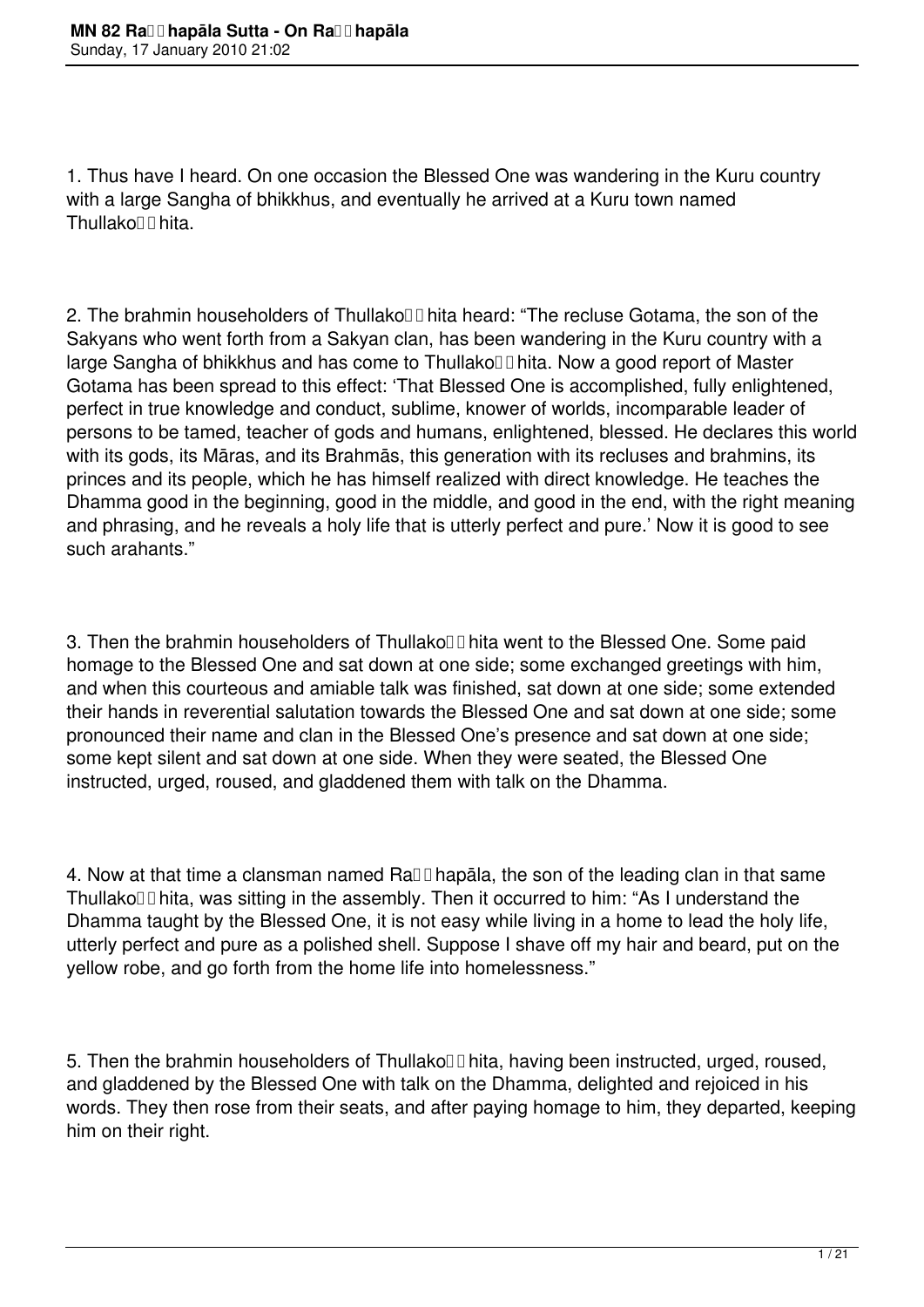6. Soon after they had gone, the clansman Ra $\Box\Box$  hapala went to the Blessed One, and after paying homage to him, he sat down at one side and said to the Blessed One: "Venerable sir, as I understand the Dhamma taught by the Blessed One, it is not easy while living in a home to lead the holy life, utterly perfect and pure as a polished shell. Venerable sir, I wish to shave off my hair and beard, put on the yellow robe, and go forth from the home life into homelessness. I would receive the going forth under the Blessed One, I would receive the full admission."

"Have you been permitted by your parents,  $Ra\Box\Box$  hapala, to go forth from the home life into homelessness?"

"No, venerable sir, I have not been permitted by my parents."

"Ra**II hapāla, Tathāgatas do not give the going** forth to anyone who does not have his parents' permission."

"Venerable sir, I shall see to it that my parents permit me to go forth from the home life into homelessness."

7. Then the clansman Ra $\Box$  hapala rose from his seat, and after paying homage to the Blessed One, he departed, keeping him on his right. He went to his parents and told them: "Mother and father, as I understand the Dhamma taught by the Blessed One, it is not easy while living in a home to lead the holy life, utterly perfect and pure as a polished shell. I wish to shave off my hair and beard, put on the yellow robe, and go forth from the home life into homelessness. Give me permission to go forth from the home life into homelessness."

When he had said this, his parents replied: "Dear Rall hapala, you are our only son, dear and beloved. You have been raised in comfort, brought up in comfort; you know nothing of suffering, dear Rall hapala. Even in case of your death we would lose you unwillingly, so how could we give you our permission to go forth from the home life into homelessness while you are still living?"

For the second time...For the third time the clansman Ra $\Box\Box$  hapala said to his parents: "Mother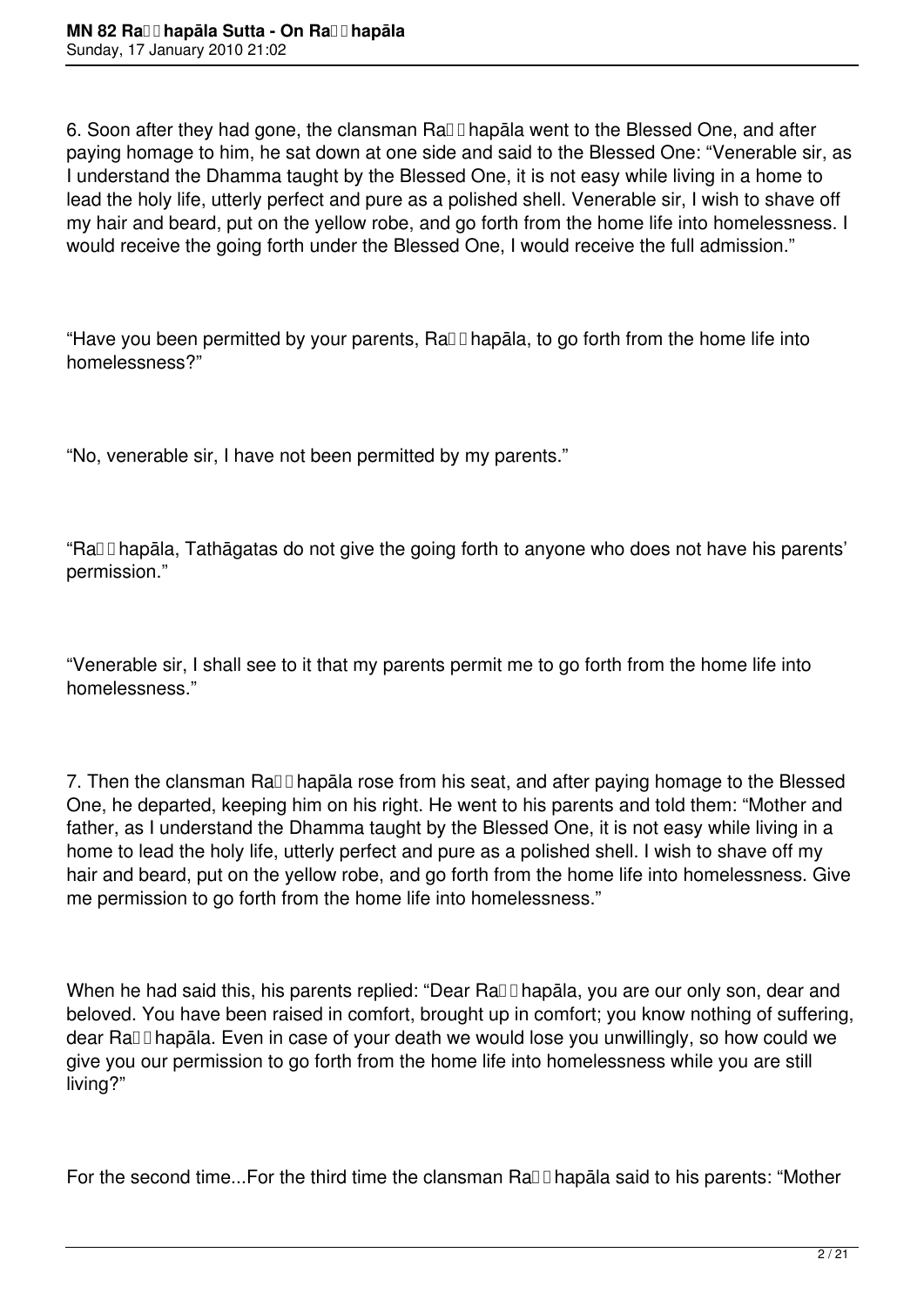and father...give me permission to go forth from the home life into homelessness."

For the third time his parents replied: "Dear Rall hapala...how could we give you our permission to go forth from the home life into homelessness while you are still living?"

Then, not receiving his parents' permission to go forth, the clansman Ra $\Box$  hapāla lay down there on the bare floor, saying: "Right here I shall either die or receive the going forth."

8. Then the clansman Ra**llhapāla's parents said to him: "Dear Ra**llhapāla, you are our only son, dear and beloved. You have been raised in comfort, brought up in comfort; you know nothing of suffering, dear Ra**llhapāla. Get up, dear Rallhapāla, eat, drink**, and amuse yourself. While eating, drinking, and amusing yourself, you can be happy enjoying sensual pleasures and making merit. We do not permit you to go forth from the home life into homelessness. Even in the case of your death we would lose you unwillingly, so how could we give you our permission to go forth from the home life into homelessness while you are still living?" When this was said, the clansman Rall hapala was silent.

For the second time...For the third time his parents said to him: "Dear Rall hapala...how could we give you our permission to go forth from the home life into homelessness while you are still living?" For the third time the clansman Rall hapala was silent.

9. Then the clansman Rall hapala's parents went to his friends and said to them: "Dears, the clansman Ra**ndhapala has lain down on the bare floor**, having said: 'Right here I shall either die or receive the going forth.' Come, dears, go to the clansman Rall hapala and say to him: 'Friend Ra**DD**hapāla, you are your parents' only son...Get up, friend RaDD hapāla, eat, drink, and amuse yourself...how could your parents give you their permission to go forth from the home life into homelessness while you are still living?'"

10. Then the clansman Ra**llhapāla's friends went to him and said:** "Friend Rallhapāla, you are your parents' only son, dear and beloved. You have been raised in comfort, brought up in comfort; you know nothing of suffering, friend Rall hapāla. Get up, friend Rall hapāla, eat, drink, and amuse yourself. While eating, drinking, and amusing yourself, you can be happy enjoying sensual pleasures and making merit. Your parents do not permit you to go forth from the home life into homelessness. Even in the case of your death they would lose you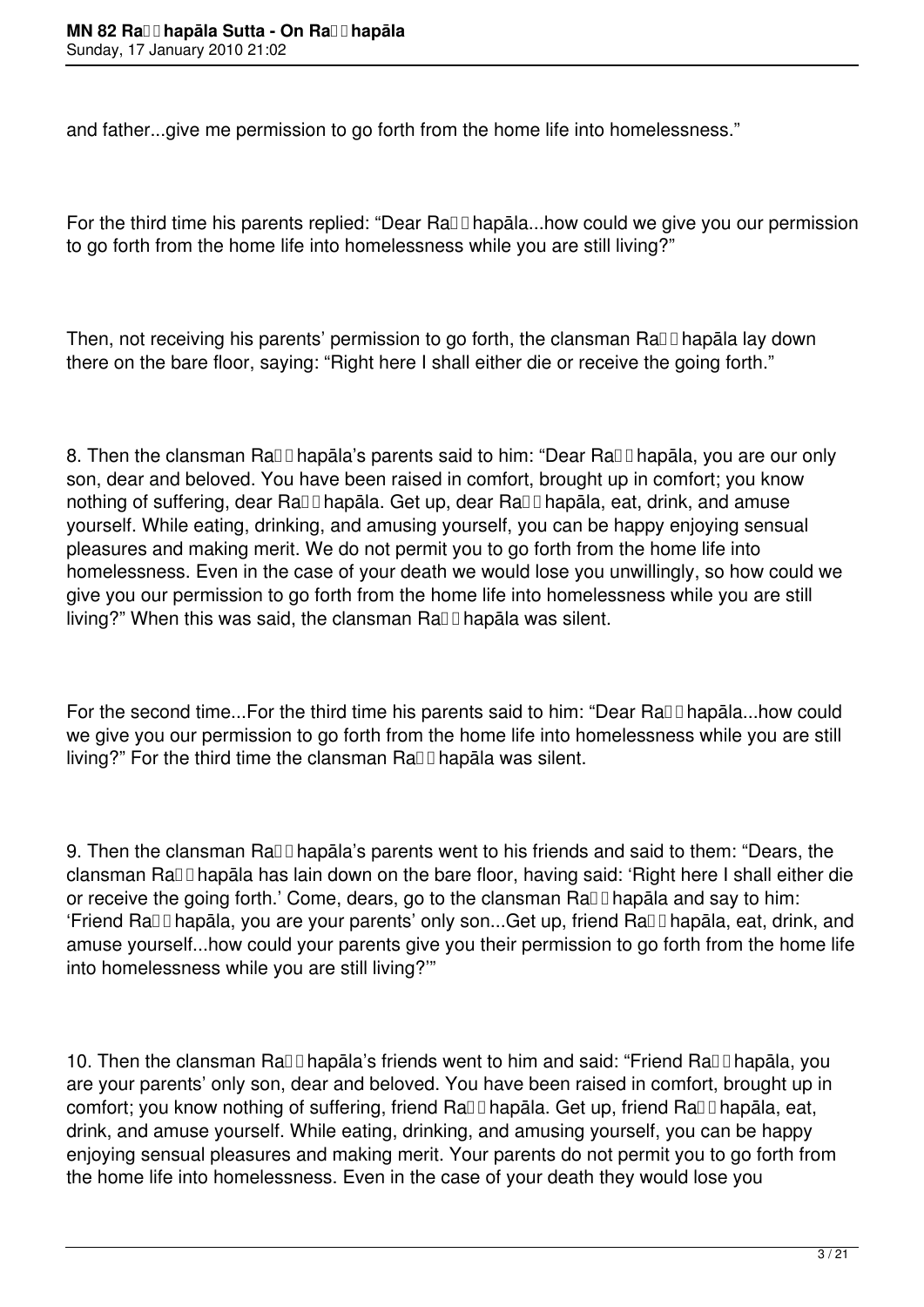unwillingly, so how could they give you their permission to go forth from the home life into homelessness while you are still living?" When this was said, the clansman Rall hapala was silent.

For the second time...For the third time his friends said to him: "Dear Rall hapala...how could they give you their permission to go forth from the home life into homelessness while you are still living?" For the third time the clansman Rall hapala was silent.

11. Then the clansman Ra $\Box\Box$  hapāla's friends went to his parents and said to them: "Mother and father, the clansman Ra $\Box$ hapāla is lying down there on the bare floor having said: 'Right here I shall either die or receive the going forth.' Now if you do not give him your permission to go forth from the home life into homelessness, he will die there. But if you give him your permission, you will see him after he has gone forth. And if he does not enjoy the going forth, what else can he do then but return here? So give him your permission to go forth from the home life into homelessness."

"Then, dears, we give the clansman Ra $\Box$  hapāla permission to go forth from the home life into homelessness. But when he has gone forth, he must visit his parents."

"Then the clansman Ra**llhapala's friends went to him and told** him: "Get up, friend Rall hapāla. Your parents permit you to go forth from the home life into homelessness. But when you have gone forth, you must visit your parents."

12. The clansman Ra $\Box$ hapāla then got up, and when he had regained his strength, he went to the Blessed One, and after paying homage to him, he sat down at one side and told him: "Venerable sir, I have my parents' permission to go forth form the home life into homelessness. Let the Blessed One give me the going forth." Then the clansman Rall hapala received the going forth under the Blessed One, and he received the full admission.

13. Then not long after the venerable  $Ra\Box$  hapala had received the full admission, a half-month after he had received the full admission, the Blessed One, having stayed at Thullakol I hita as long as he chose, set out to wander towards Sāvatthī. Wandering by stages, he eventually arrived at Sāvatthī, and there he lived at Sāvatthī in Jeta's Grove, Anāthapi**ū** ika's Park.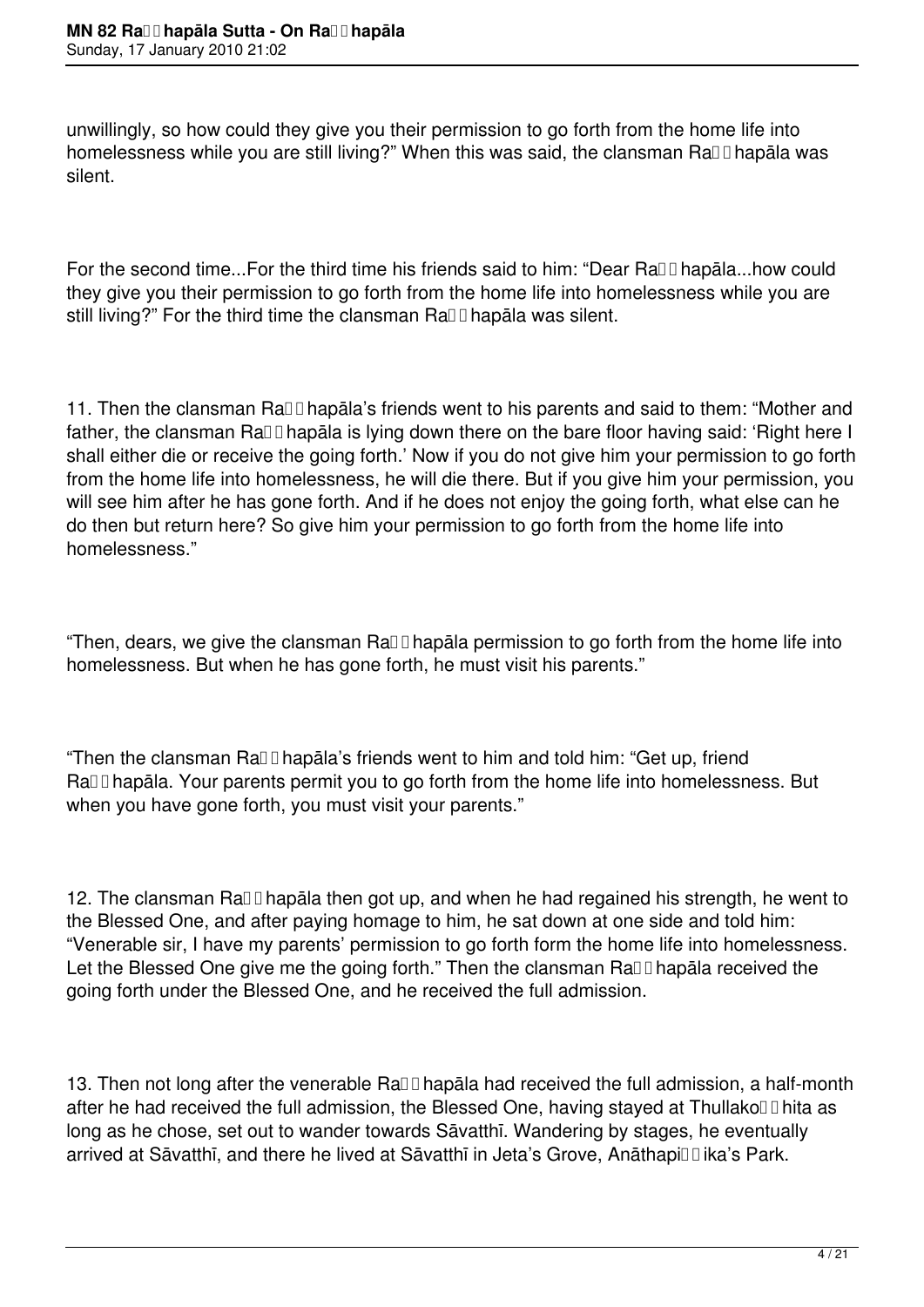14. Before long, dwelling alone, withdrawn, diligent, ardent, and resolute, the venerable Ra**[**] hapāla, by realizing for himself with direct knowledge, here and now entered upon and abided in that supreme goal of the holy life for the sake of which clansmen rightly go forth from the home life into homelessness. He directly knew: "Birth is destroyed, the holy life has been lived, what had to be done has been done, there is no more coming to any state of being." And the venerable Ra $\Box$ hapāla became one of the arahants.

15. Then the venerable Ra $\Box$  hapala went to the Blessed One, and after paying homage to him, he sat down at one side and told him: "Venerable sir, I wish to visit my parents, if I have the Blessed One's permission."

Then the Blessed One penetrated mentally the thoughts in venerable Ra $\Box$ I hapāla's mind. When he knew that the clansman Ra $\Box$  hapala was incapable of abandoning the training and returning to the low life, he told him: "You may go, Rall hapala, at your own convenience."

16. Then the venerable Ra $\Box\Box$  hapāla rose form his seat, and after paying homage to the Blessed One, he departed, keeping him on his right. He then set his resting place in order, and taking his bowl and outer robe, set out to wander towards Thullakoll hita. Wandering by stages, he eventually arrived at Thullakoll hita. There he lived in Thullakoll hita in King Koravya's Migācīra Garden. Then, when it was morning, he dressed, and taking his bowl and outer robe, went into Thullakoll hita for alms. As he was wandering for alms from house to house in Thullako $\Box$   $\Box$  hita, he came to his own father's house.

17. Now on that occasion the venerable Ra $\Box$  hapala's father was sitting in the hall of the central door having his hair dressed. When he saw the venerable Rall hapala coming in the distance, he said: "Our only son, dear and beloved, was made to go forth by these bald-pated recluses." Then at his own father's house the venerable Rall hapala received neither alms nor a polite refusal; instead, he received only abuse.

18. Just then a slavewoman belonging to one of his relatives was about to throw away some old porridge. Seeing this, the venerable Rall hapala said to her: "Sister, if that stuff is to be thrown away, then pour it into my bowl here."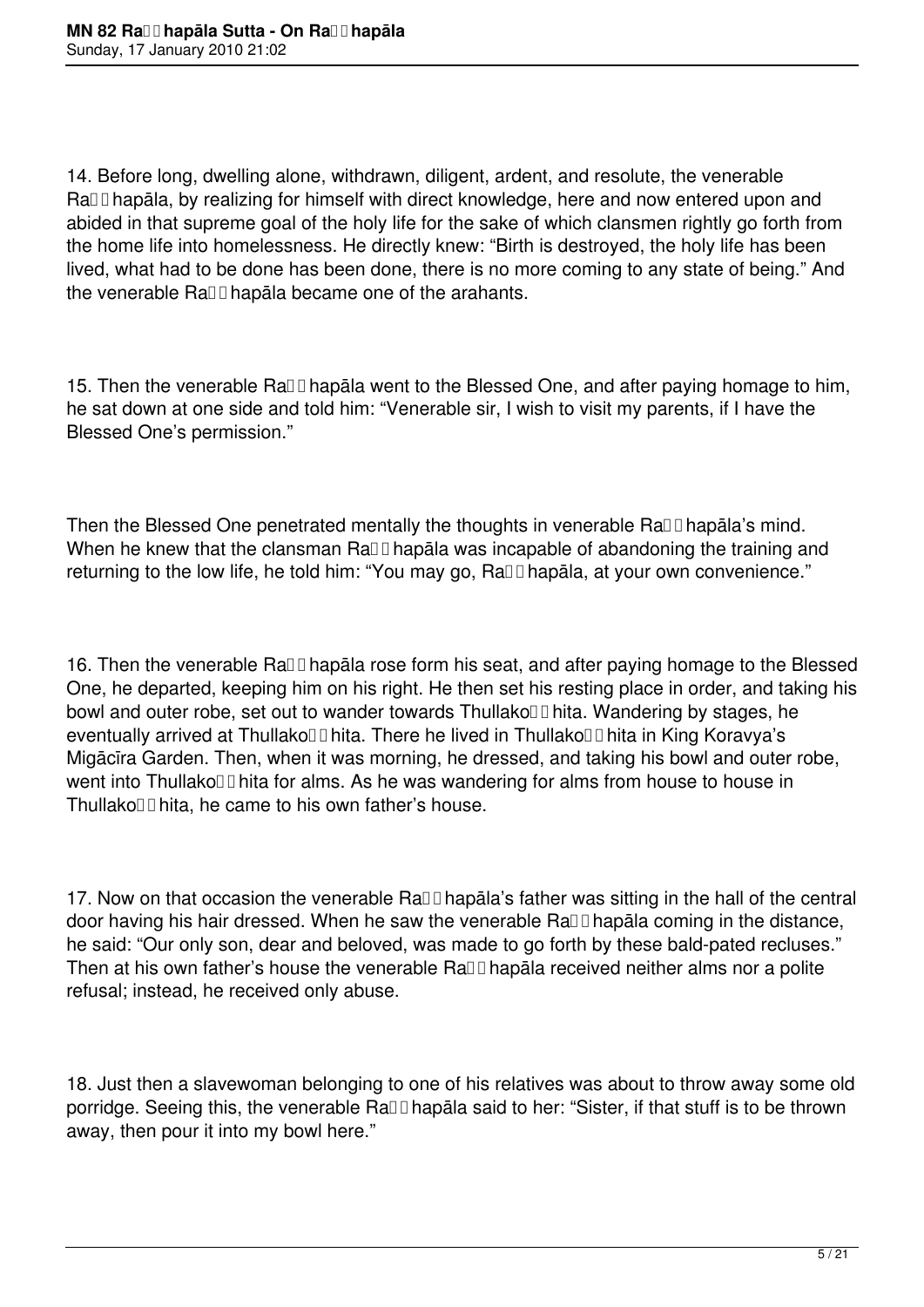While she was doing so, she recognized the characteristic features of his hands, his feet, and his voice. Then she went to his mother and said: "Please know, my lady, that my lord's son Rall hapāla has arrived."

"Gracious! If what you say is true, you are no longer a slave!"

Then the venerable Rall hapala's mother went to his father and said: "Please know, householder, they say that the clansman Rall hapala has arrived."

19. Just then the venerable Ra $\Box$  hapala was eating the old porridge by the wall of a certain shelter. His father went to him and said: "Ra**DD** hapala, my dear, surely there is...and you will be eating old porridge! Is there not your own house to go to?"

"How could we have a house, householder, when we have gone forth from the home life into homelessness? We are homeless, householder. We went to your house, but we received neither alms nor a polite refusal there; instead we received only abuse."

"Come, dear Rallhapāla, le us go to the house."

"Enough, householder, my meal for today is finished."

"Then, dear Ra**ūūhapāla, consent to accept tomorrow's meal**." The venerable Raūūhapāla consented in silence.

20. Then, knowing that the venerable Ra $\Box$ hapāla had consented, his father went back to his own house where he had gold coins and bullion made into a large heap and covered it with mats. Then he told the venerable Ra**ndhapāla's former wives: "Come, daughters-in-law**, adorn vourselves with ornaments in the way Ra $\Box$ hapāla found you most dear and loveable."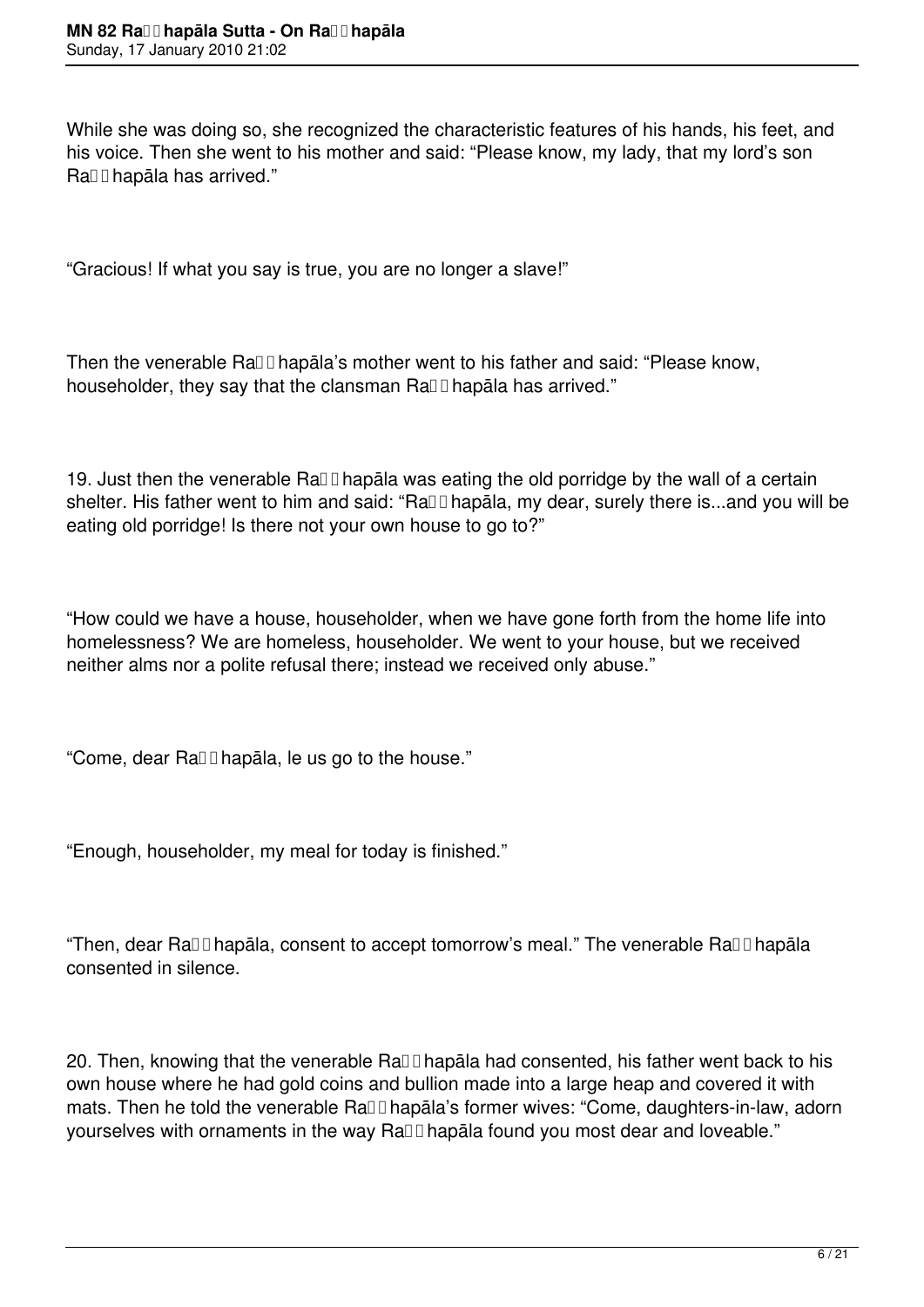21. When night had ended, the venerable Ra $\Box$ hapāla's father had good food of various kinds prepared in his own house and had the time announced to the venerable Ra $\Box$  hapala: "It is time, dear Rallhapāla, the meal is ready."

22. Then, it being morning, the venerable Ra $\Box$  hapala dressed, and taking his bowl and outer robe, he went to his own father's house and sat down on the seat made ready. Then his father had the pile of gold coins and bullion uncovered and said: "Dear Rall hapala, this is your maternal fortune; your paternal fortune is another and your ancestral fortune is yet another. Dear Ra $\Box$ hapāla, you can enjoy the wealth and make merit. Come then, dear, abandon the training and return to the low life, enjoy the wealth and make merit."

"Householder, if you would follow my advice, then have this pile of gold coins and bullion loaded on carts and carried away to be dumped midstream in the river Ganges. Why is that? Because, householder, on account of this there will arise for you sorrow, lamentation, pain, grief, and despair."

23. Then the venerable Rall hapala's former wives clasped his feet and said to him: "What are they like, my lord's son, the nymphs for whose sake you lead the holy life?"

"We do not lead the holy life for the sake of nymphs, sisters."

"Our lord's son Ra $\Box$ hapāla calls us 'sisters," they cried and right there they fainted.

24. Then the venerable Ra $\Box$  hapala told his father: "Householder, if there is a meal to be given, then give it. Do not harass us."

"Eat then, dear  $Ra \Box$  hapala, the meal is ready."

Then, with his own hands, the venerable Ra $\Box$  hapala's father served and satisfied him with the various kinds of good food. When the venerable Rall hapala had eaten and had put his bowl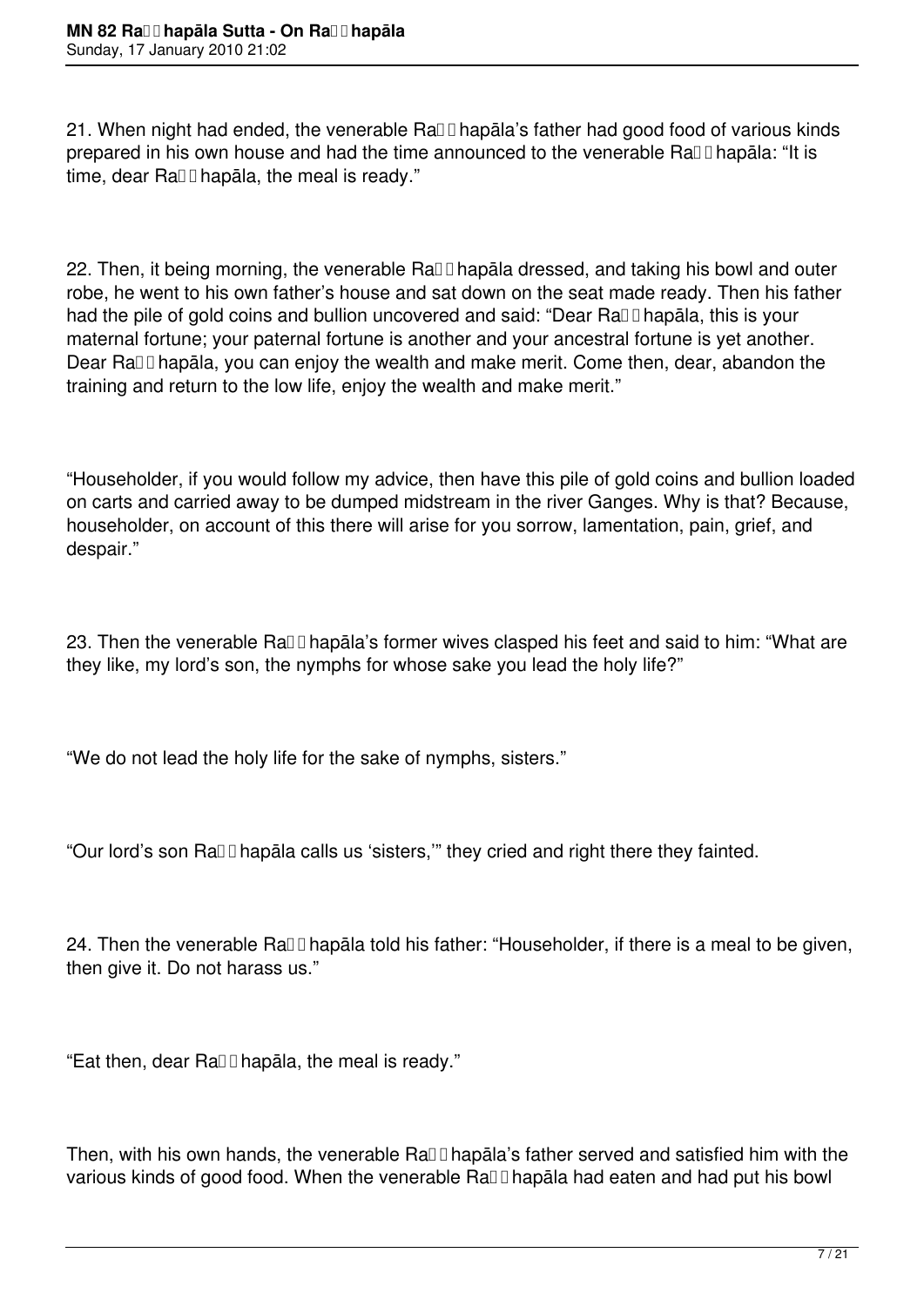aside, he stood up and uttered these stanzas:

25. "Behold a puppet here pranked out,

A body built up out of sores,

Sick, an object for concern,

Where no stability abides.

Behold a figure here pranked out

With jewelry and earrings too,

A skeleton wrapped up in skin,

Made attractive by its clothes.

Its feet adorned with henna dye

And powder smeared upon its face:

It may beguile a fool, but not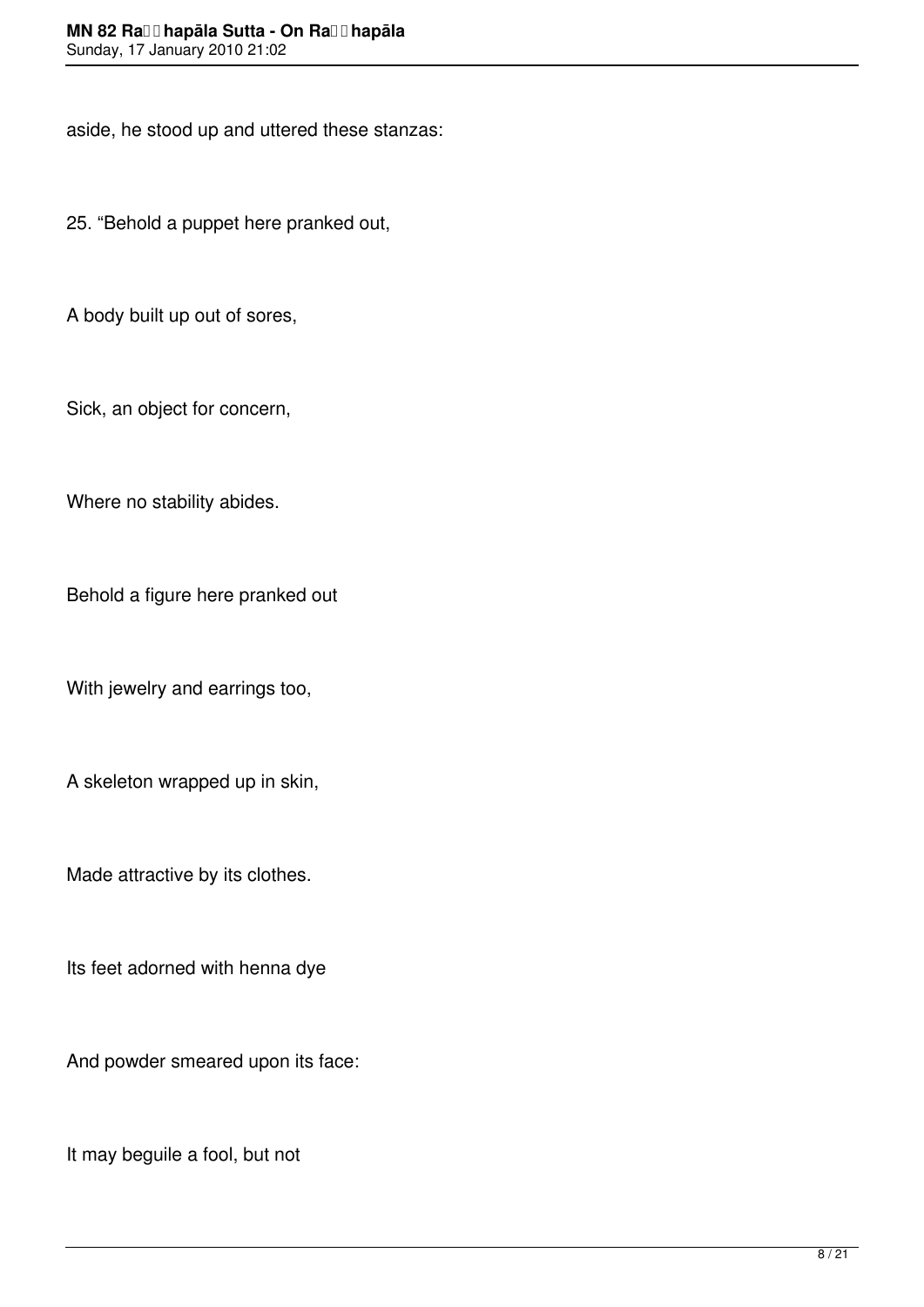A seeker of the further shore.

Its hair is dressed in eightfold plaits

And unguent smeared upon its eyes:

It may beguile a fool, but not

A seeker of the further shore.

A filthy body well adorned

Like a new-painted unguent pot:

It may beguile a fool, but not

A seeker of the further shore.

The deer-hunter set out the snare

But the deer did not spring the trap;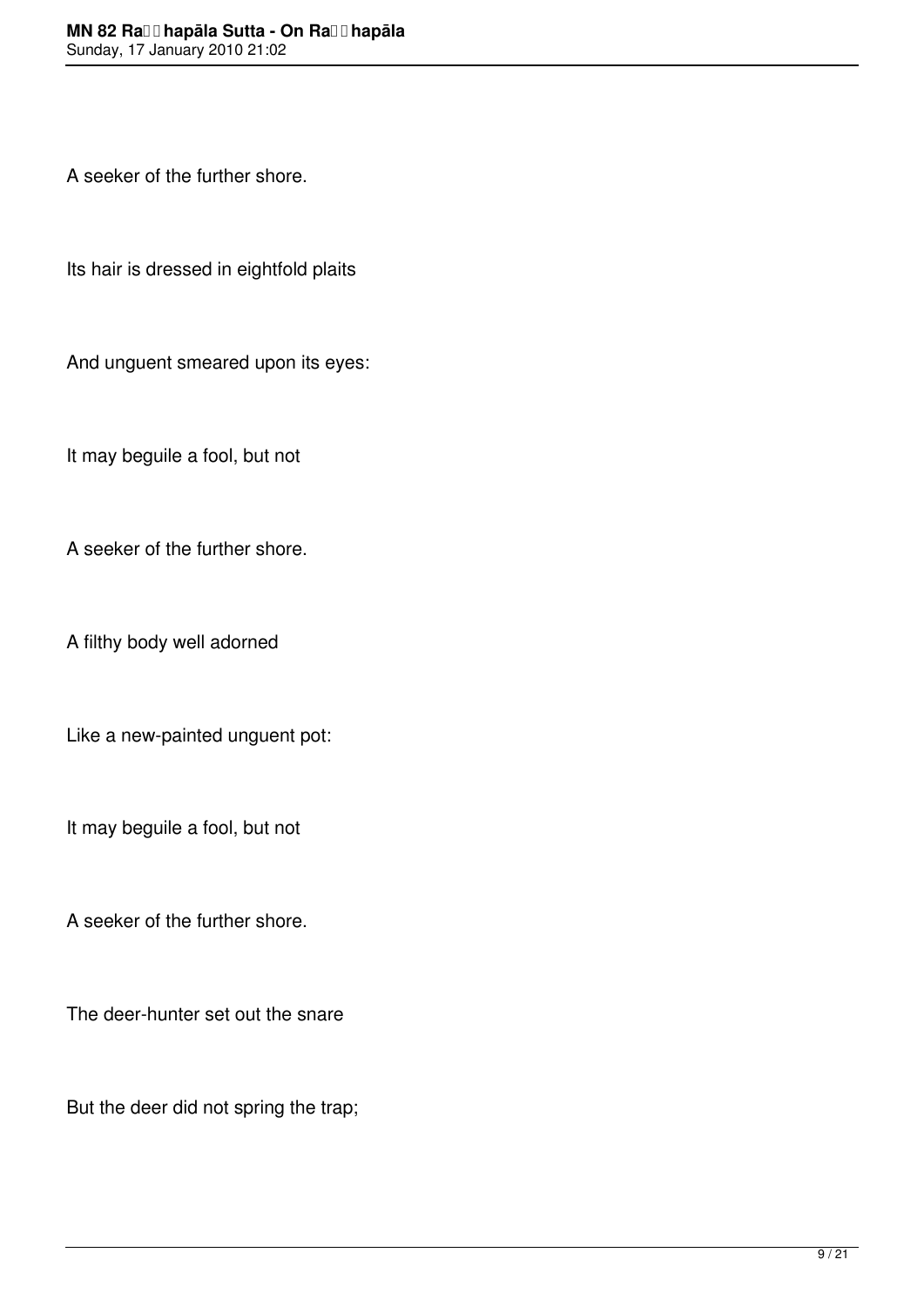We ate the bait and now depart

Leaving the hunters to lament."

26. After the venerable Ra $\Box$  hapala had stood up and uttered these stanzas, he went to King Koravya's Migācīra Garden and sat down at the root of a tree for the day's abiding.

27. Then King Koravya addressed his gamekeeper thus: "Good gamekeeper, tidy up the Migācīra Garden so that we may go to the pleasure garden to see a pleasing spot."  $\Box$  "Yes, sire," he replied. Now while he was tidying up the Migācīra Garden, the gamekeeper saw the venerable Rall hapala seated at the root of a tree for the day's abiding. When he saw him, he went to King Koravya and told him: "Sire, the Migācīra Garden has been tidied up. The clansman Ra $\Box$  hapāla is there, the son of the leading clan in this same Thullako $\Box$  hita, of whom you have always spoken highly; he is seated at the root of a tree for the day's abiding."

"Then, good gamekeeper, enough of the pleasure garden for today. Now we shall go to pay respects to that Master Rall hapala."

28. Then, saying: "Give away all the food that has been prepared there," King Koravya had a number of state carriages prepared, and mounting one of them, accompanied by the other carriages, he drove out from Thullako**DD** hita with the full pomp of royalty to see the venerable  $Ra\Box$  hapāla. He drove thus as far as the road was passable for carriages, and then he dismounted from his carriage and went forward on foot with a following of the most eminent officials to where the venerable Rall hapala was. He exchanged greetings with the venerable Ra**II** hapāla, and when this courteous and amiable talk was finished, he stood at one side and said: "Here is an elephant rug. Let Master Rall hapāla be seated on it."

"There is no need, great king. Sit down. I am sitting on my own mat."

King Koravya sat down on a seat made ready and said: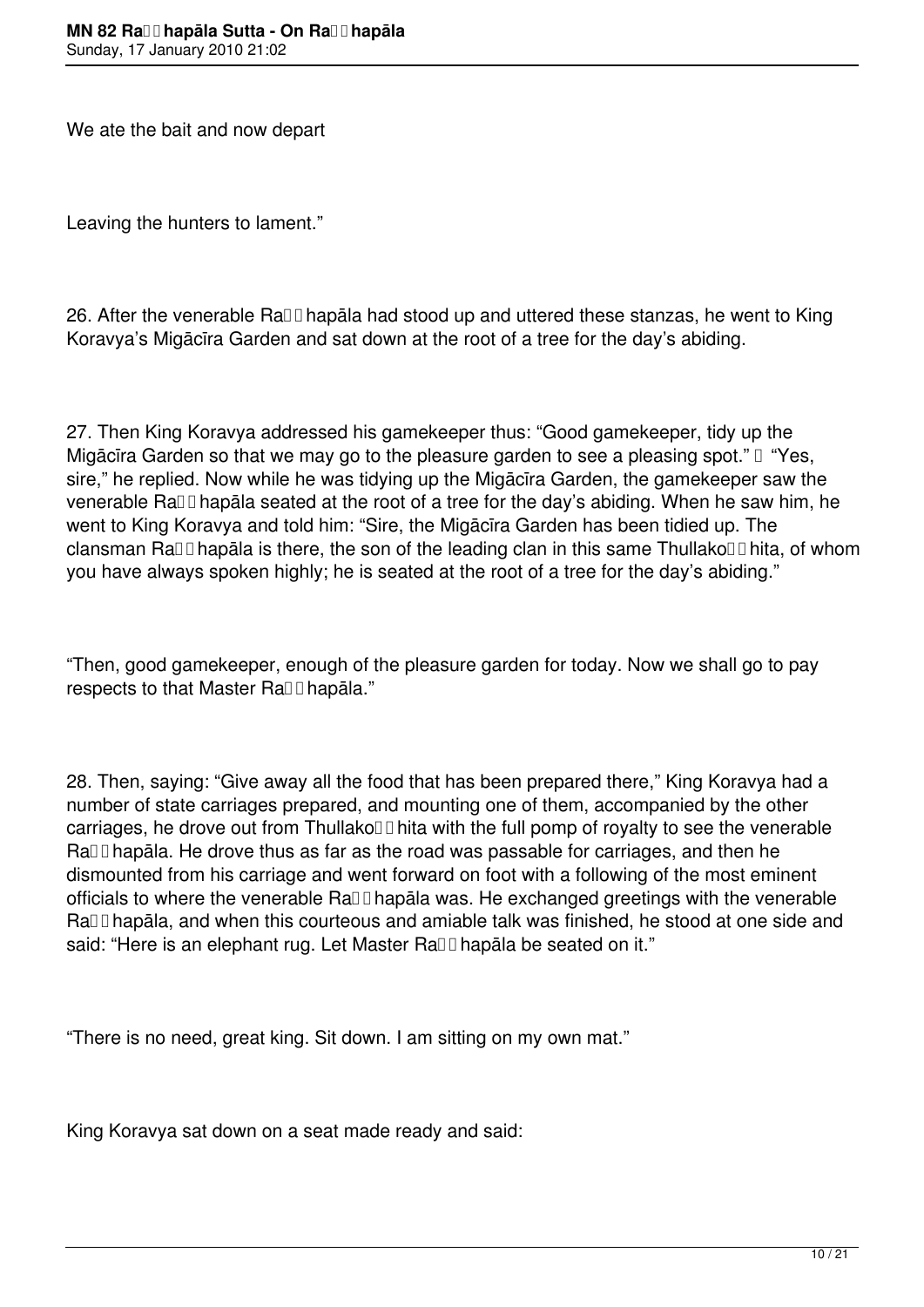29. "Master Rall hapala, there are four kinds of loss. Because they have undergone these four kinds of loss, some people here shave off their hair and beard, put on the yellow robe, and go forth from the home life into homelessness. What are the four? They are loss through ageing, loss through sickness, loss of wealth, and loss of relatives.

30. "And what is loss through ageing? Here, Master Rall hapala, someone is old, aged, burdened with years, advanced in life, come to the last stage. He considers thus: 'I am old, aged, burdened with years, advanced in life, come to the last stage. It is no longer easy for me to acquire unacquired wealth or to augment wealth already acquired. Suppose I shave off my hair and beard, put on the yellow robe, and go forth from the home life into homelessness.' Because he has undergone that loss through ageing, he shaves off his hair and beard, puts on the yellow robe, and goes forth from the home life into homelessness. This is called loss through ageing. But Master Ra<sub>[1]</sub> hapāla has not undergone any loss through ageing. What has he known or seen or heard that he has gone forth from the home life into homelessness?

31. "And what is loss through sickness? Here, Master Rall hapala, someone is afflicted, suffering, and gravely ill. He considers thus: 'I am afflicted, suffering, and gravely ill. It is no longer easy for me to acquire unacquired wealth...into homelessness.' Because he has undergone that loss through sickness...he goes forth from the home life into homelessness. This is called loss through sickness. But Master Rall hapala has not undergone any loss through sickness. What has he known or seen or heard that he has gone forth from the home life into homelessness?

32. "And what is loss of wealth? Here, Master Rall hapala, someone is rich, of great wealth, of great possessions. Gradually his wealth dwindles away. He considers thus: 'Formerly I was rich, of great wealth, of great possessions. Gradually my wealth has dwindled away. It is no longer easy for me to acquire unacquired wealth...into homelessness.' Because he has undergone that loss of wealth...he goes forth from the home life into homelessness. This is called loss of wealth. But Master Ra $\Box$ hapāla is the son of the leading clan in this same Thullako $\Box$  hita. Master Ra<sub>[1</sub>] hapāla has not undergone any loss of wealth. What has he known or seen or heard that he has gone forth from the home life into homelessness?

33. "And what is loss of relatives? Here, Master Rall hapala, someone has many friends and companions, kinsmen and relatives. Gradually those relatives of his dwindle away. He considers thus: 'Formerly I had many friends and companions, kinsmen and relatives. Gradually those relatives of mine have dwindled away. It is no longer easy for me to acquire unacquired wealth...into homelessness.' Because he has undergone that loss of relatives...he goes forth from the home life into homelessness. This is called loss of relatives. But Master Rall hapala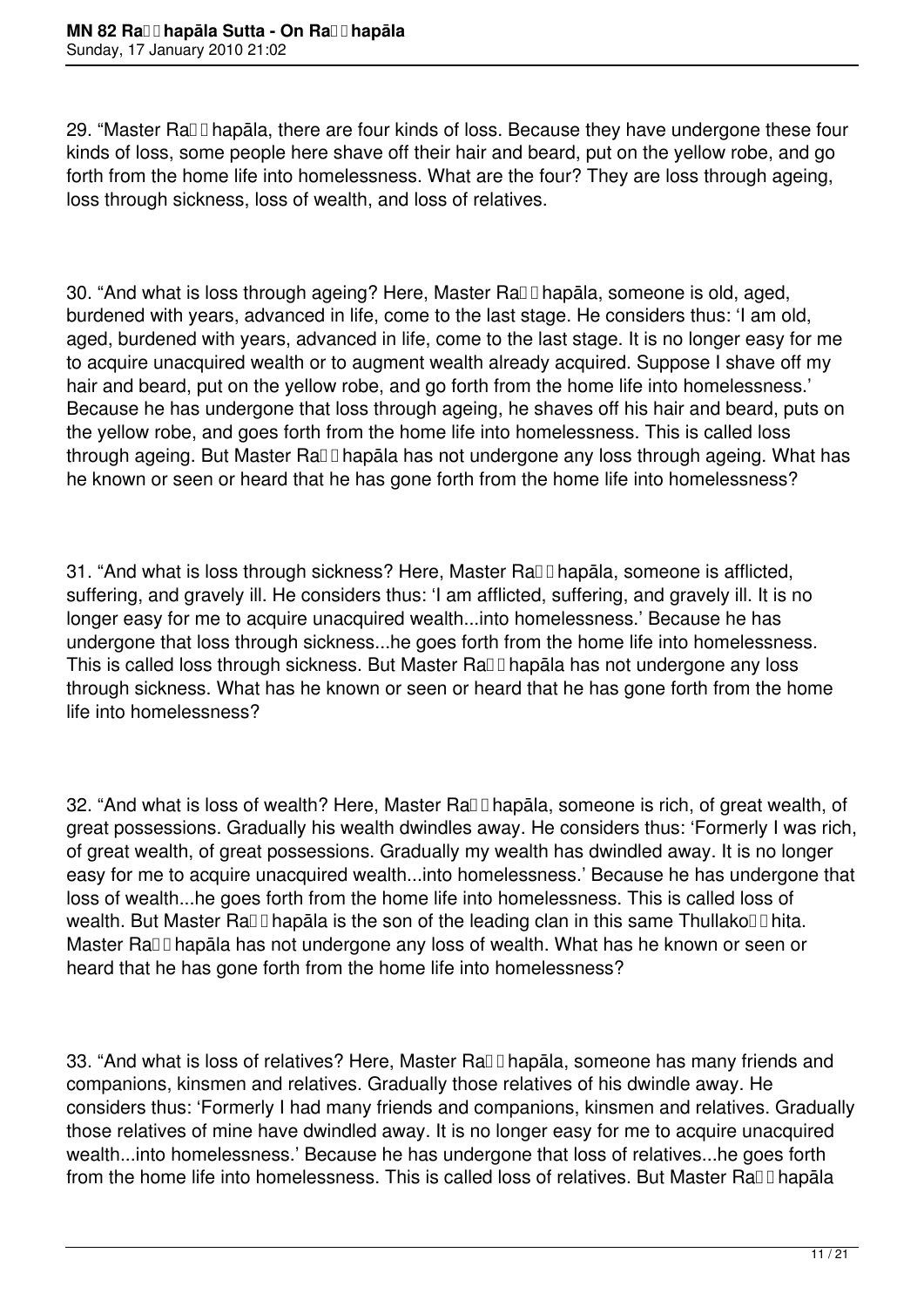has many friends and companions, kinsmen and relatives, in this same Thullako**DD** hita. Master Ra**n** hapala has not undergone any loss of relatives. What has he known or seen or heard that he has gone forth from the home life into homelessness?

34. "Master Rall hapala, these are the four kinds of loss. Because they have undergone these four kinds of loss, some people here shave off their hair and beard, put on the yellow robe, and go forth from the home life into homelessness. Master Ra**ndhapala has not undergone any of** these. What has he known or seen or heard that he has gone forth from the home life into homelessness?"

35. "Great king, there are four summaries of the Dhamma that have been taught by the Blessed One who knows and sees, accomplished and fully enlightened. Knowing and seeing and hearing them, I went forth from the home life into homelessness. What are the four?

36. (1) "'[Life in] any world is unstable, it is swept away': this is the first summary of the Dhamma taught by the Blessed One who knows and sees, accomplished and fully enlightened. Knowing and seeing and hearing this, I went forth from the home life into homelessness.

(2) "'[Life in] any world has no shelter and no protector': this is the second summary of the Dhamma taught by the Blessed One who knows and sees...

(3) "'[Life in] any world has nothing of its own; one has to leave all and pass on': this is the third summary of the Dhamma taught by the Blessed One who knows and sees...

(4) "'[Life in] any world is incomplete, insatiate, the slave of craving': this is the fourth summary of the Dhamma taught by the Blessed One who knows and sees...

37. "Great king, these are the four summaries of the Dhamma that have been taught by the Blessed One who knows and sees, accomplished and fully enlightened. Knowing and seeing and hearing them, I went forth from the home life into homelessness."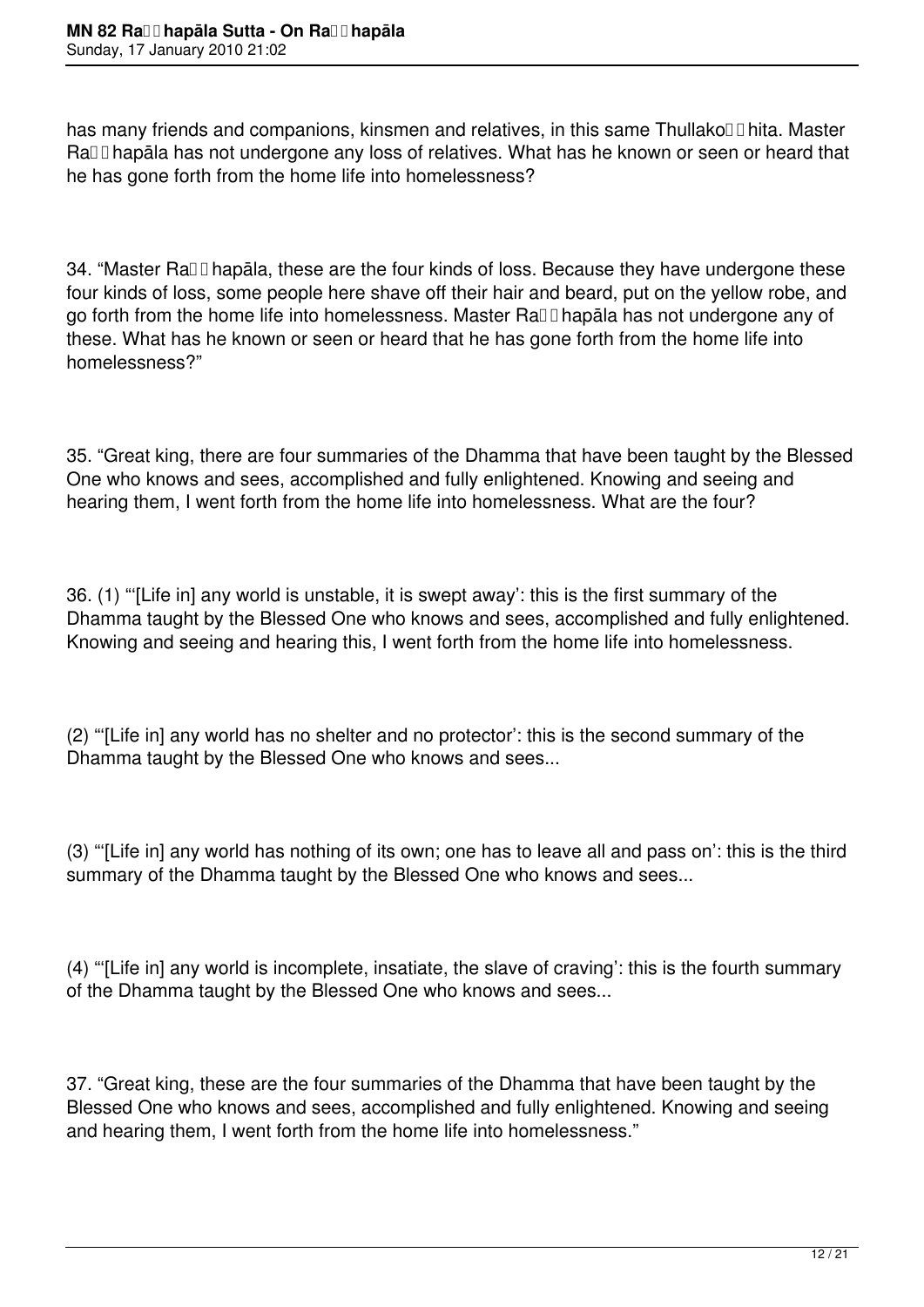38. "Master Rall hapala said: '[Life in] any world is unstable, it is swept away.' How should the meaning of that statement be understood?"

"What do you think, great king? When you were twenty or twenty-five years old, were you an expert rider of elephants, an expert horseman, an expert charioteer, an expert archer, an expert swordsman, strong in thighs and arms, sturdy, capable in battle?"

"When I was twenty or twenty-five years old, Master Ra**ndhapala, I was an expert rider of** elephants...strong in thighs and arms, sturdy, capable in battle. Sometimes I wonder if I had supernormal power then. I do not see anyone who could equal me in strength."

"What do you think, great king? Are you now as strong in thighs and arms, as sturdy and as capable in battle?"

"No, Master Ra $\Box$ hapāla. Now I am old, aged, burdened with years, advanced in life, come to the last stage; my years have turned eighty. Sometimes I mean to put my foot here and I put my foot somewhere else."

"Great king, it was on account of this that the Blessed One who knows and sees, accomplished and fully enlightened, said: '[Life in] any world is unstable, it is swept away'; and when I knew and saw and heard this, I went forth from the home life into homelessness."

"It is wonderful, Master Ra $\Box$  hapāla, it is marvellous how well that has been expressed by the Blessed One who knows and sees, accomplished and fully enlightened: '[Life in] any world is unstable, it is swept away.' It is indeed so!

39. "Master Rall hapala, there exist in this court elephant troops and cavalry and chariot troops and infantry, which will serve to subdue any threats to us. Now Master Rall hapala said: '[Life in] any world has no shelter and no protector.' How should the meaning of that statement be understood?"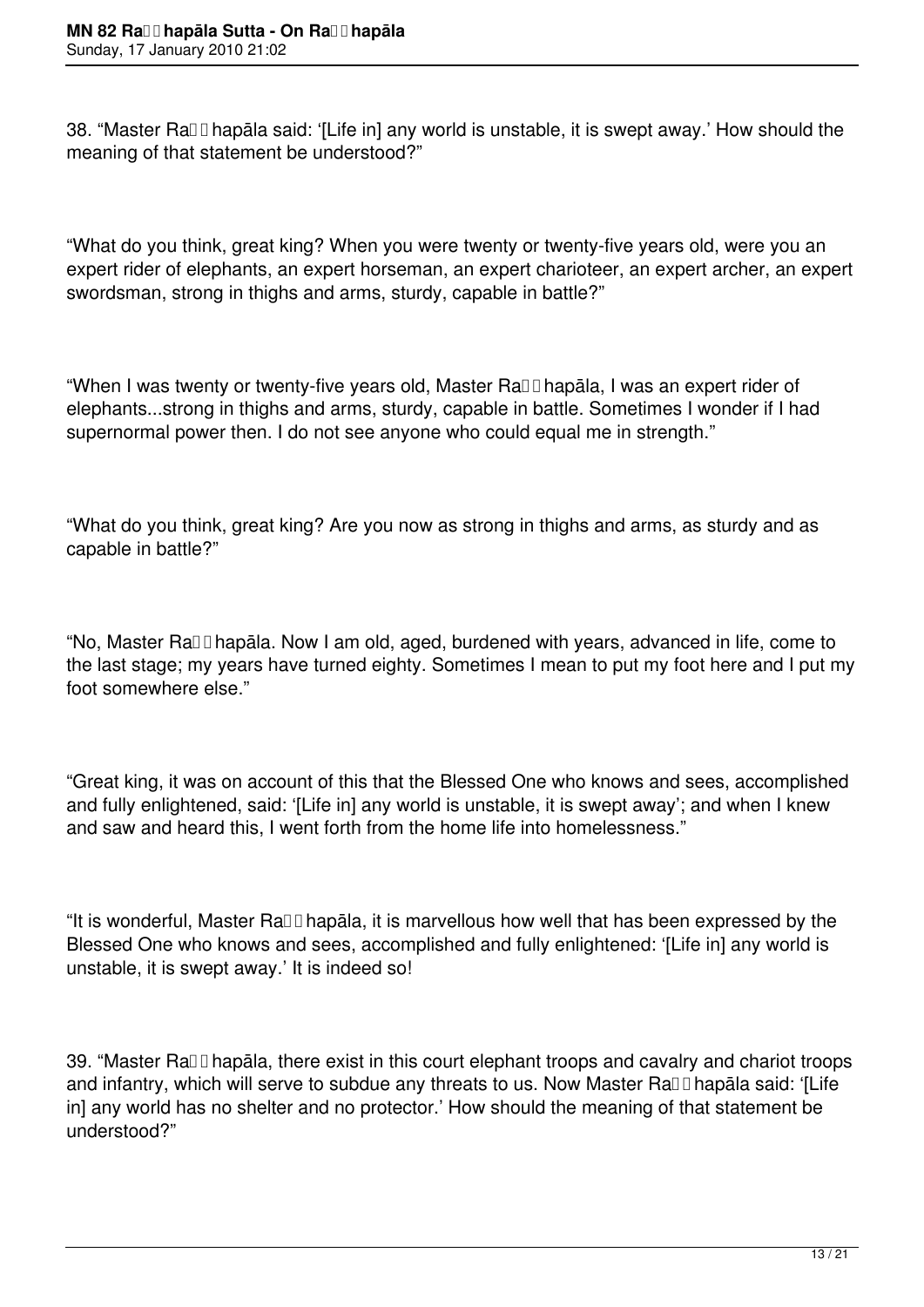"What do you think, great king? Do you have any chronic ailment?"

"I have a chronic wind ailment, Master Ra**DD** hapala. Sometimes my friends and companions, kinsmen and relatives, stand around me, thinking: 'Now King Koravya is about to die, now King Koravya is about to die!'"

"What do you think, great king? Can you command your friends and companions, your kinsmen and relatives: 'Come, my good friends and companions, my kinsmen and relatives. All of you present share this painful feeling so that I may feel less pain'? Or do you have to feel that pain yourself alone?"

"I cannot command my friends and companions, my kinsmen and relatives thus, Master Rall hapāla. I have to feel that pain alone."

"Great king, it was on account of this that the Blessed One who knows and sees, accomplished and fully enlightened, said: '[Life in] any world has no shelter and no protector'; and when I knew and saw and heard this, I went forth from the home life into homelessness."

"It is wonderful, Master Ra $\Box$  hapāla, it is marvellous how well that has been expressed by the Blessed One who knows and sees, accomplished and fully enlightened: '[Life in] any world has no shelter and no protector.' It is indeed so!

40. "Master Rall hapala, there exist in this court abundant gold coins and bullion stored away in vaults and depositories. Now Master Ra**ndhapala said: '[Life in] any world has nothing of its** own; one has to leave all and pass on.' How should the meaning of that statement be understood?"

"What do you think, great king? You now enjoy yourself provided and endowed with the five cords of sensual pleasure, but will you be able to have it of the life to come: 'Let me likewise enjoy myself provided and endowed with these same five cords of sensual pleasure'? Or will others take over this property, while you will have to pass on according to your actions?"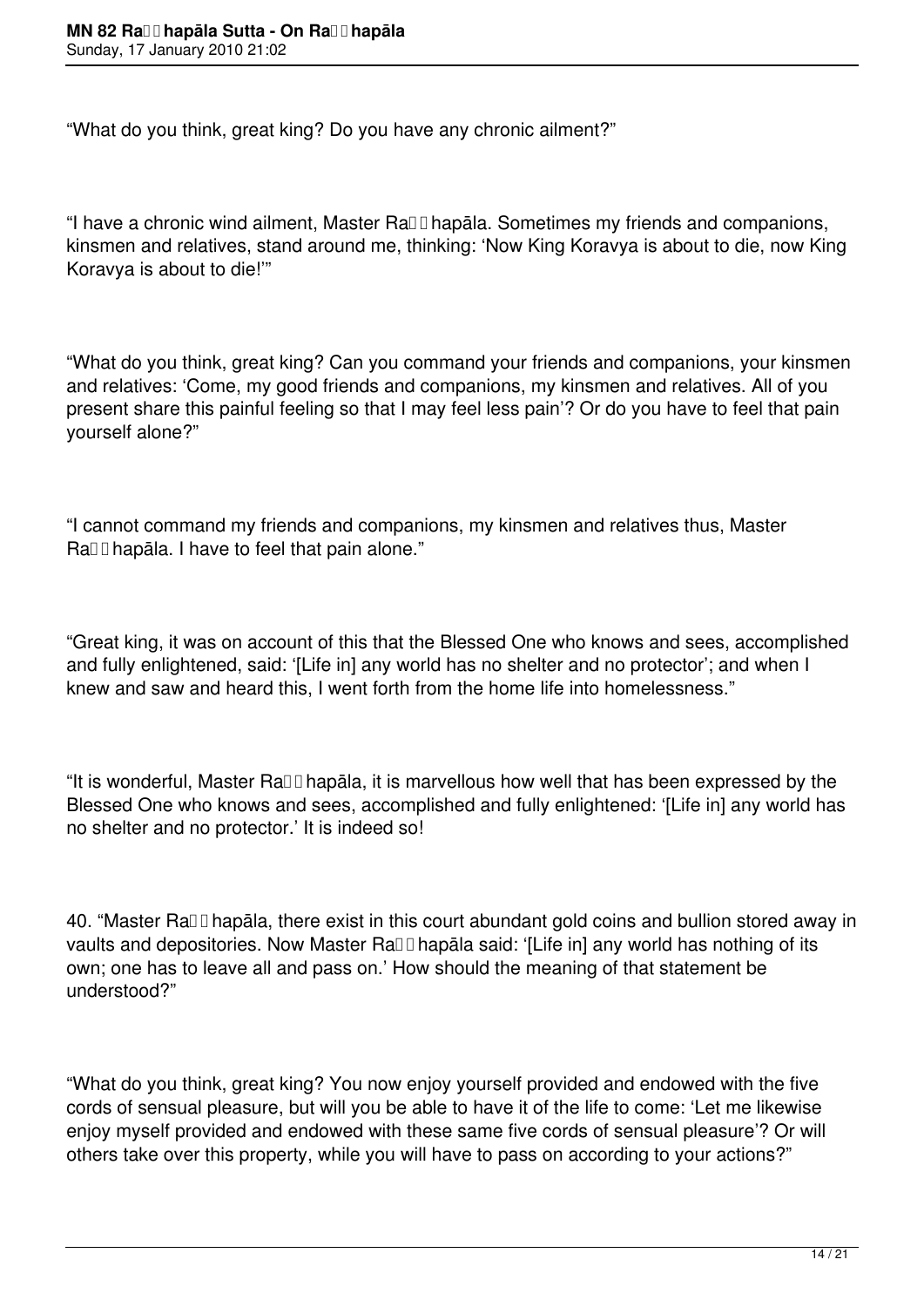"I cannot have it thus of the life to come, Master Rall hapala. On the contrary, others will take over this property while I shall have to pass on according to my actions."

"Great king, it was on account of this that the Blessed One who knows and sees, accomplished and fully enlightened, said: '[Life in] any world has nothing of its own; one has to leave all and pass on'; and when I knew and saw and heard this, I went forth from the home life into homelessness."

"It is wonderful, Master Ra $\Box$  hapāla, it is marvellous how well that has been expressed by the Blessed One who knows and sees, accomplished and fully enlightened: '[Life in] any world has nothing of its own; one has to leave all and pass on.' It is indeed so!

41. "Now Master Rall hapala said: '[Life in] any world is incomplete, insatiate, the slave of craving.' How should the meaning of that statement be understood?"

"What do you think, great king? Do you reign over the rich Kuru country?"

"Yes, Master Rallhapāla, I do."

"What do you think, great king? Suppose a trustworthy and reliable man came to you from the east and said: 'Please know, great king, that I have come from the east, and there I saw a large country, powerful and rich, very populous and crowded with people. There are plenty of elephant troops there, plenty of cavalry, chariot troops and infantry; there is plenty of ivory there, and plenty of gold coins and bullion both unworked and worked, and plenty of women for wives. With your present forces you can conquer it. Conquer it then, great king.' What would you do?"

"We would conquer it too and reign over it, Master Rall hapala."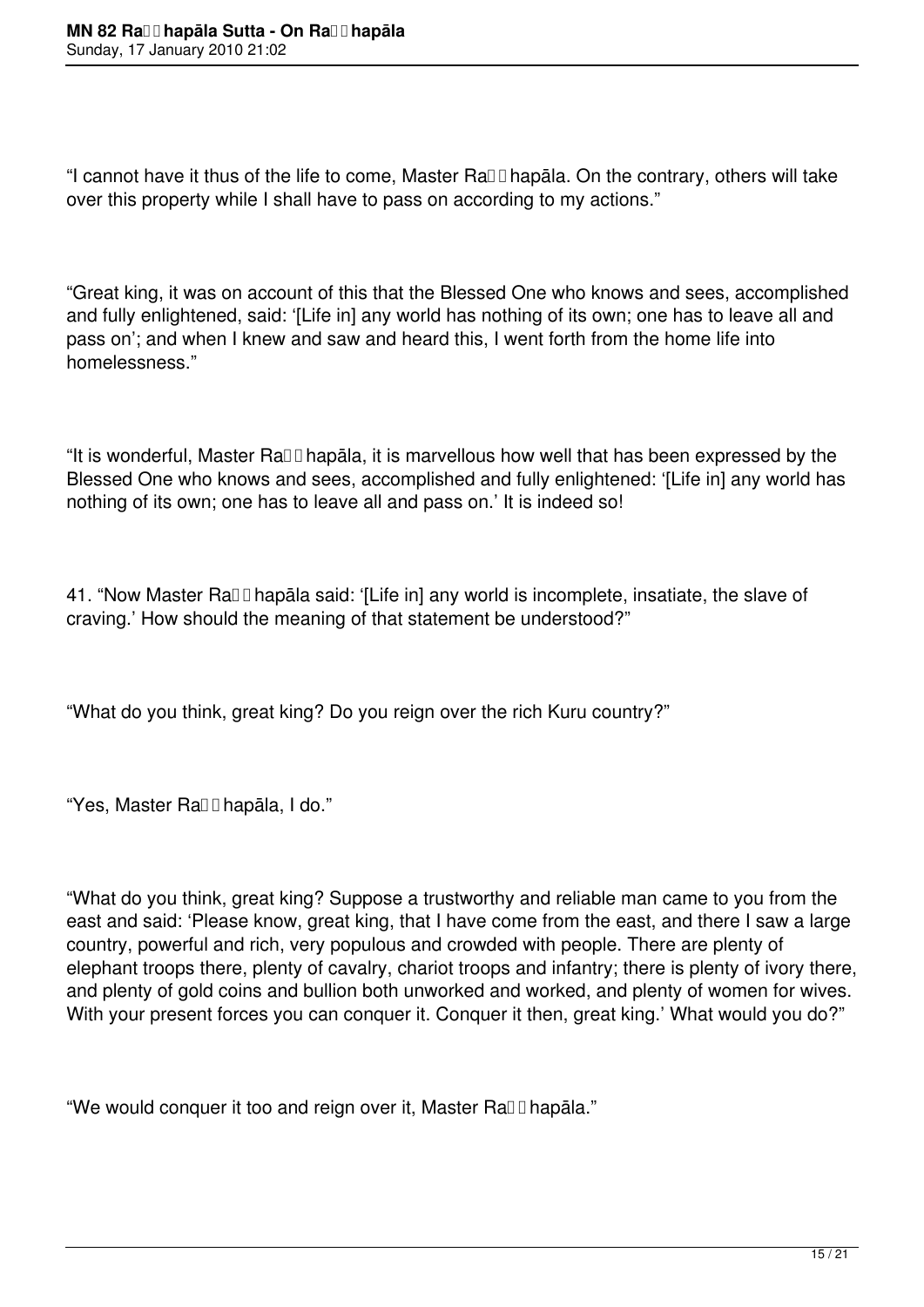"Great king, it was on account of this that the Blessed One who knows and sees, accomplished and fully enlightened, said: '[Life in] any world is incomplete, insatiate, the slave of craving'; and when I knew and saw and heard this, I went forth from the home life into homelessness."

"It is wonderful, Master Ra $\Box$  hapāla, it is marvellous how well that has been expressed by the Blessed One who knows and sees, accomplished and fully enlightened: '[Life in] any world is incomplete, insatiate, the slave of craving.' It is indeed so!

42. That is what the venerable Ra $\Box$  hapala said. And having said that he said further:

"I see men wealthy in the world, who yet

From ignorance give not their gathered wealth.

Greedily they hoard away their riches

Longing still for further sensual pleasures.

A king who has conquered the earth by force

And rules over the land the ocean bounds

Is yet unsated with the sea's near shore

And hungers for its further shore as well.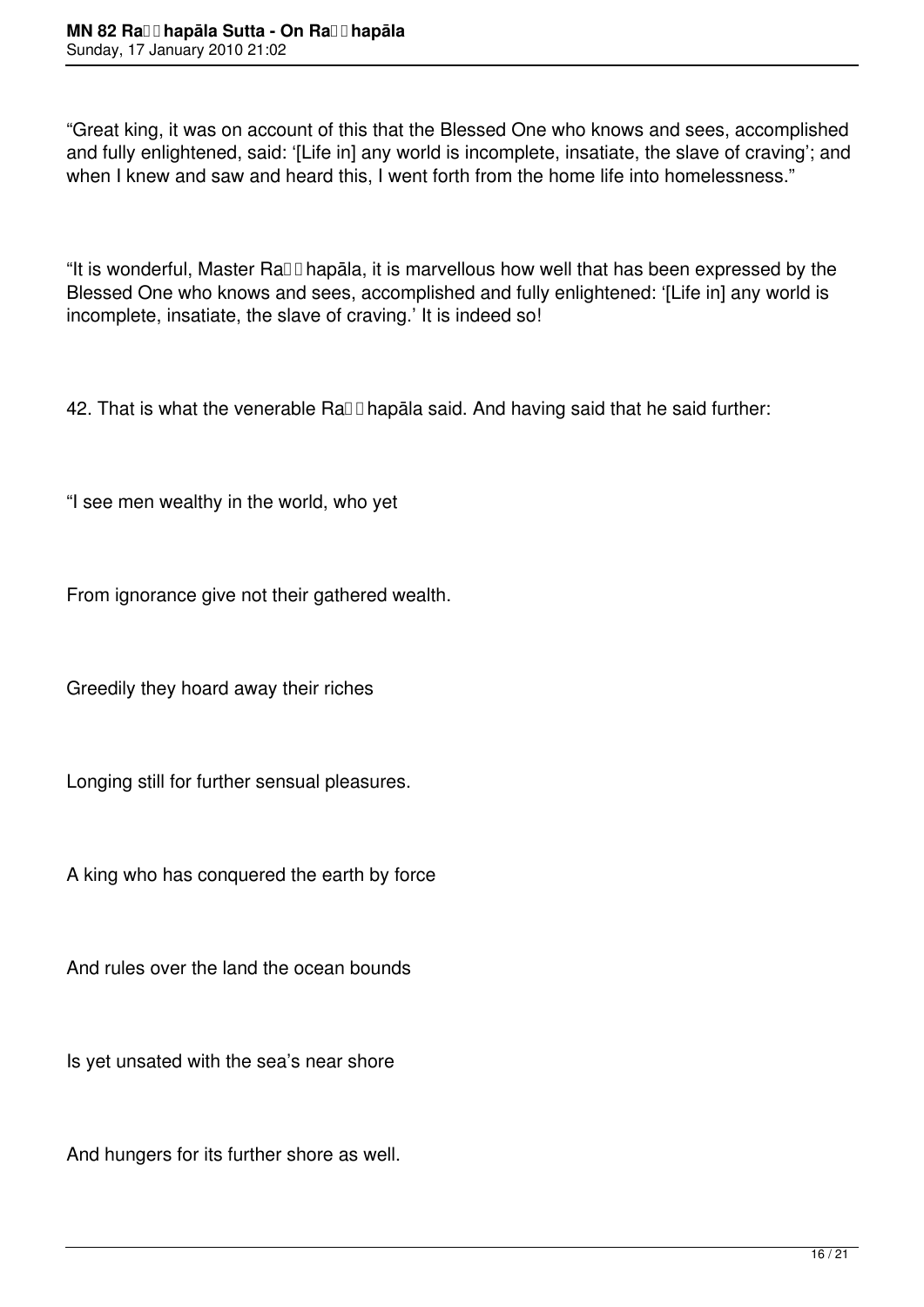Most other people too, not just a king,

Encounter death with craving unabated;

[With plans] still incomplete they leave the corpse;

Desires remain unsated in the world.

His relatives lament and rend their hair,

Crying, 'Ah me! Alas! Our love is dead!'

They bear away the body wrapped in shrouds

To place it on a pyre and burn it there.

Clad in a shroud, he leaves his wealth behind,

Prodded with stakes he burns [upon the pyre].

And as he dies, no relatives or friends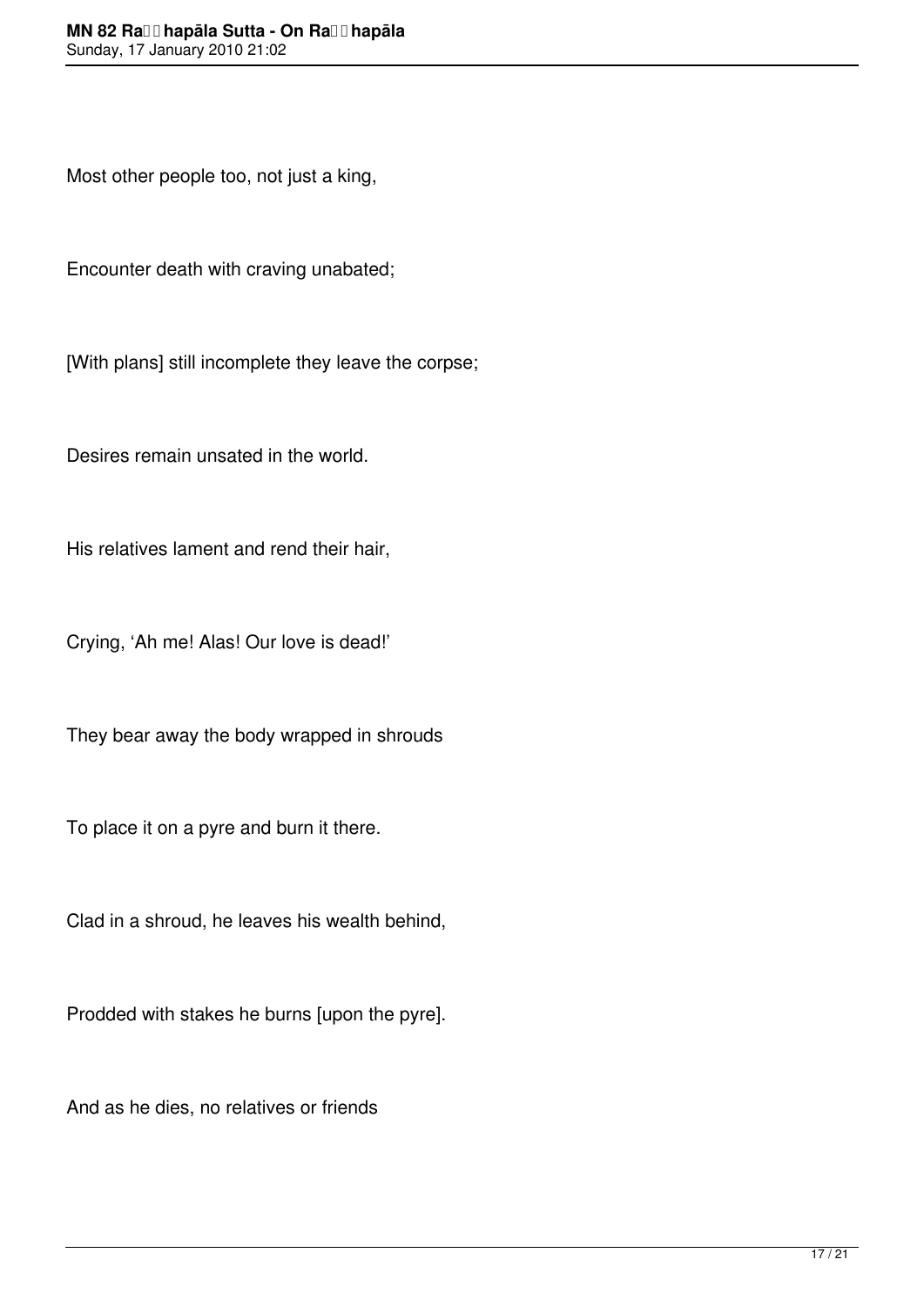Can offer him shelter and refuge here.

While his heirs take over his wealth, this being

Must pass on according to his actions;

And as he dies nothing can follow him;

Not child nor wife nor wealth nor royal estate.

Longevity is not acquired with wealth

Nor can prosperity banish old age;

Short is this life, as all the sages say,

Eternity it knows not, only change.

The rich and poor alike shall feel [Death's] touch,

The fool and sage as well shall feel it too;

But while the fool lies stricken by his folly,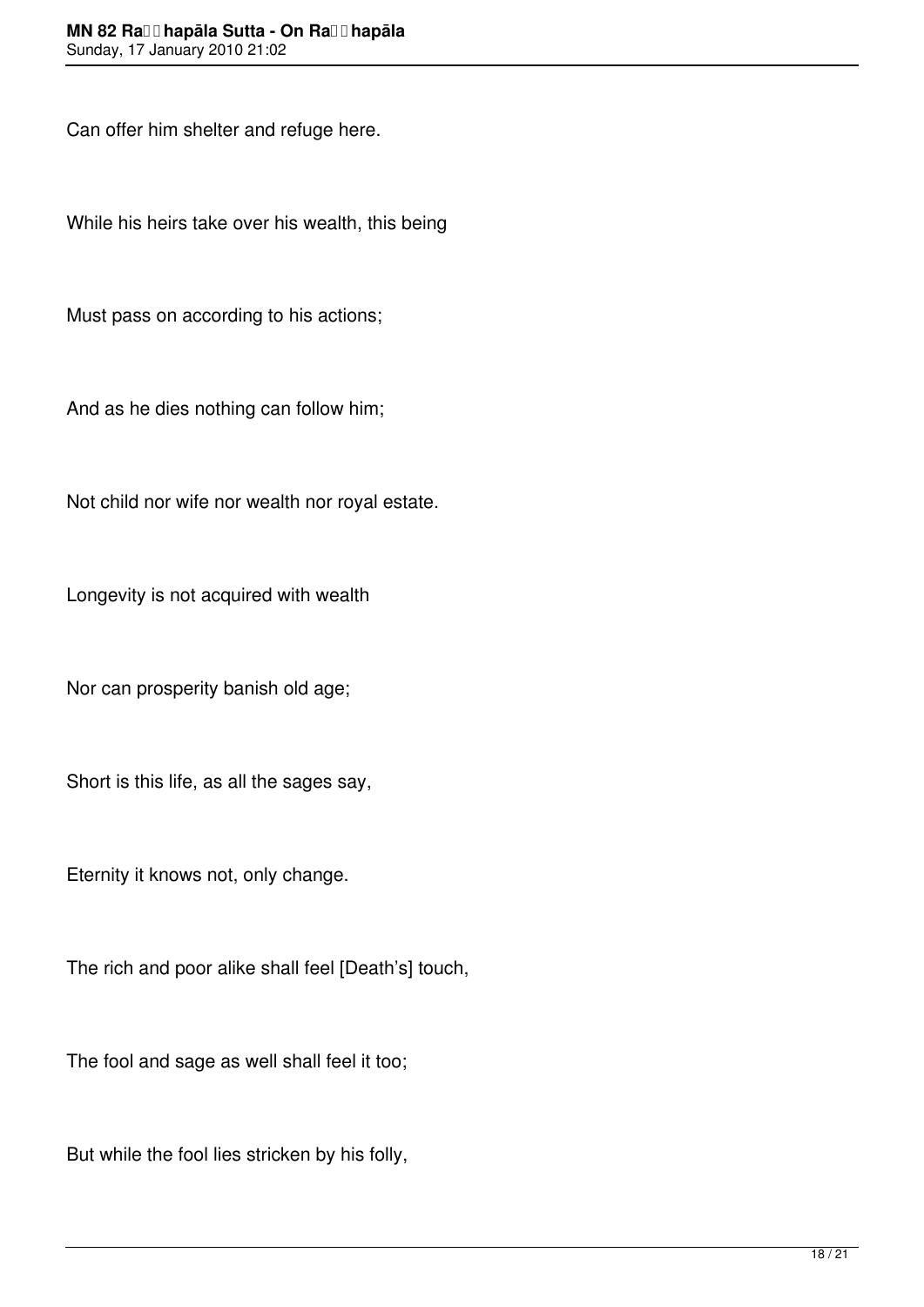No sage will ever tremble at the touch.

Better is wisdom here than any wealth,

Since by wisdom one gains the final goal.

For people through ignorance do evil deeds

While failing to reach the goal from life to life.

As one goes to the womb and the next world,

Renewing the successive round of births,

Another of little wisdom, trusting him,

Goes also to the womb and the next world.

Just as a robber caught in burglary

Is made to suffer for his evil deed,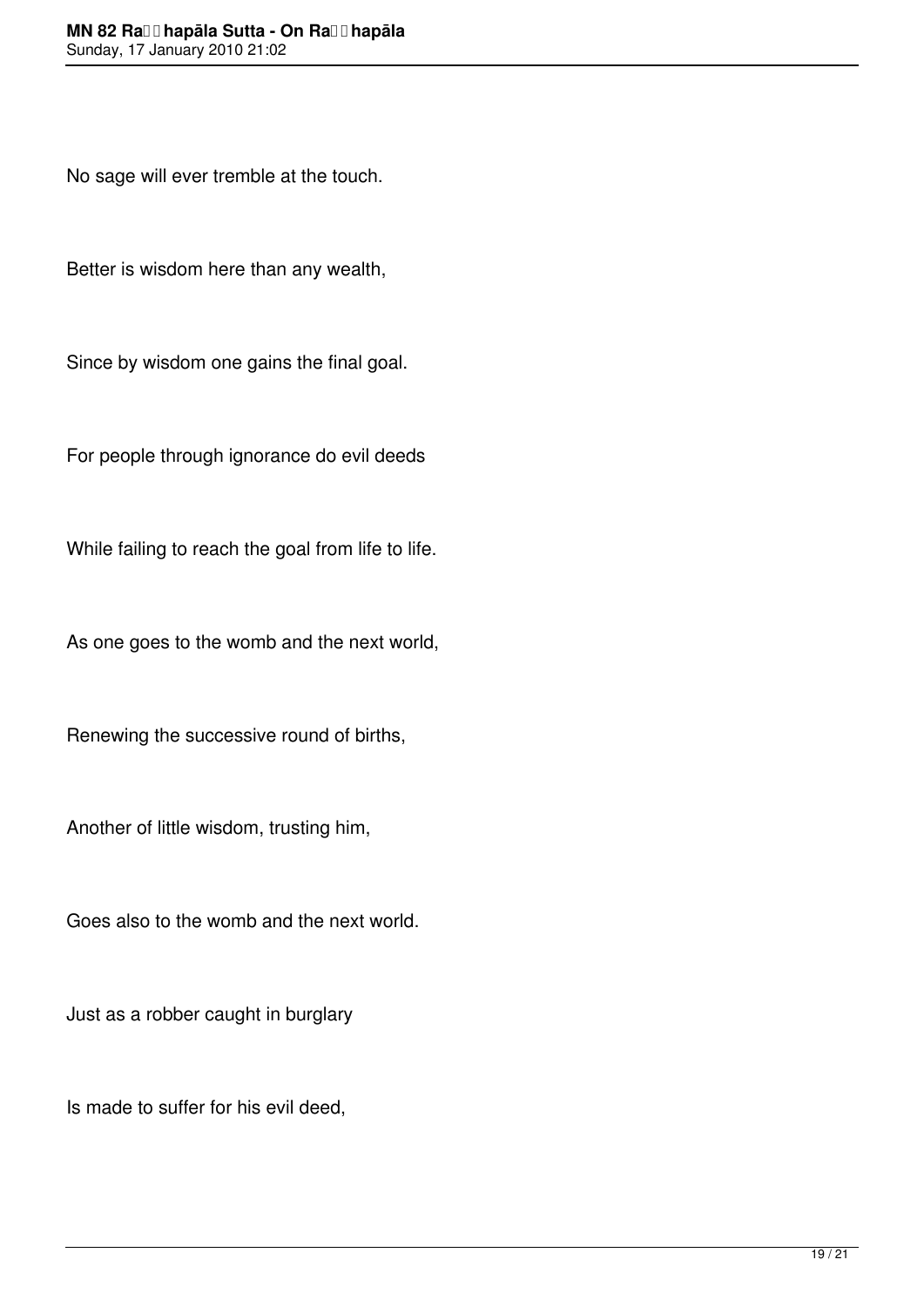So people after death, in the next world,

Are made to suffer for their evil deeds.

Sensual pleasures, varied, sweet, delightful,

In many different ways disturb the mind:

Seeing the danger in these sensual ties

I chose to lead the homeless life, O King.

As fruits fall from the tree, so people too,

Both young and old, fall when this body breaks.

Seeing this too, O King, I have gone forth:

Better is the recluse's life assured."

Majjhima Nikāya 82 Part Two – The Middle Fifty Discourses (Majjhimapall Lasapalli) The Division on Kings (Rājavagga) Translated by Bhikkhu Ñānamoli and Bhikkhu Bodhi